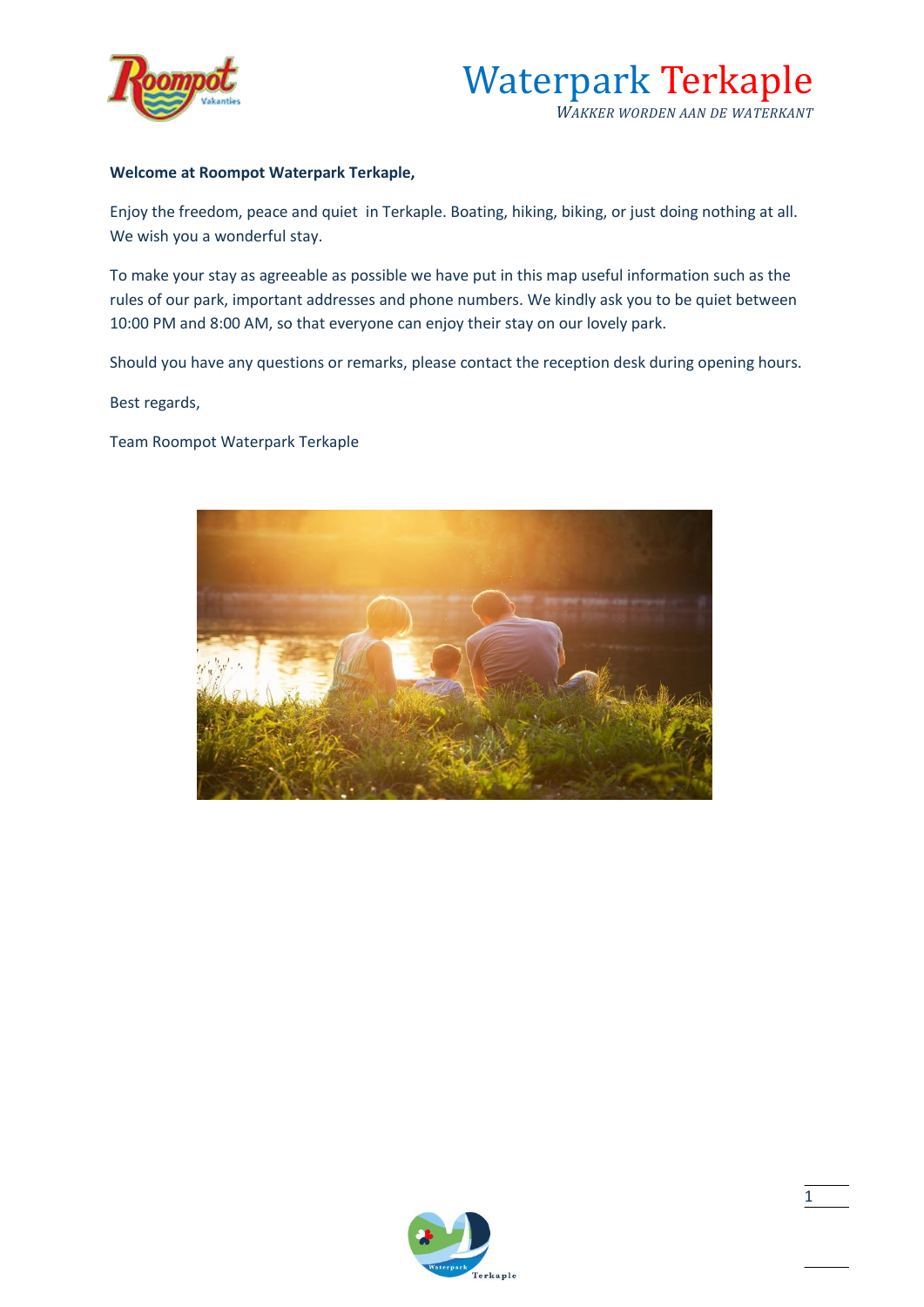



# **Contents**





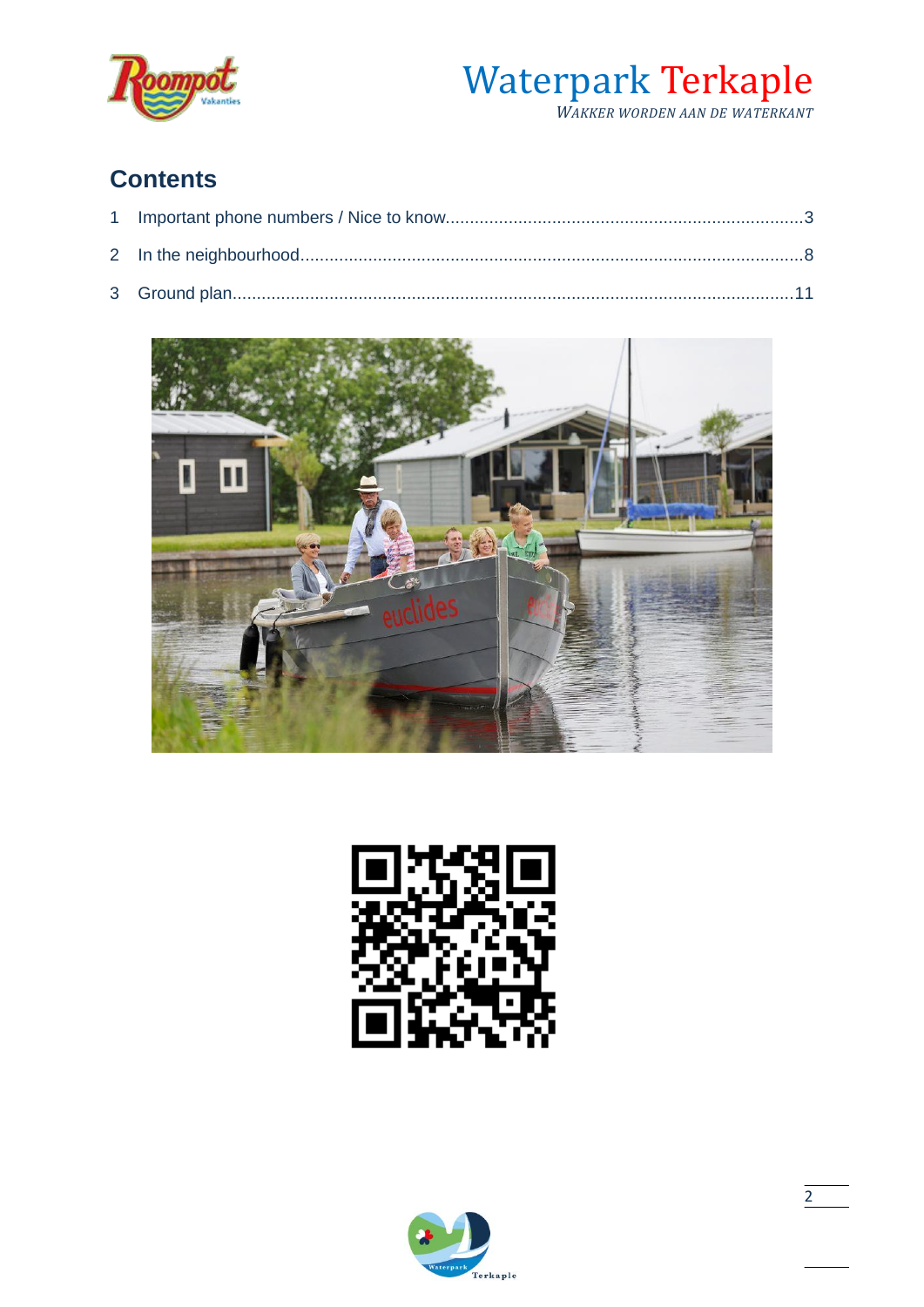

*WAKKER WORDEN AAN DE WATERKANT*

#### **1 Important phone numbers / Nice to know**

#### **Emergency number**

in case of emergency: call 112

# **Arrival**

Please note that arrival time is between 3:00 PM and 5:00 PM. If you are going to arrive later please let us know. You can reach us from Mondays to Fridays between 9:00 AM and 5:00 PM at **+31(0)686883877.**

Your cottage is cleaned and prepared for your stay. We trust that everything is to your satisfaction. Should this however not be the case, please contact (if possible within 24 hours) the reception desk, so that we can remedy things.

# **Barbecuing**

There are special rules on our park concerning barbecuing. **We kindly ask you not to place the barbecue on the porch but on a platform in the grass.** In case of damage to the grass, furniture and/or cottage after using the barbecue the (main) tenant will be charged for the costs.

You can rent a barbecue at the restaurant 'De Heeren van Terkaple'. Preferably make a reservation two days in advance.

# **Beach**

For small children you will find a little beach near 'It String' in the village of Goingarijp.

# **Bed clothing**

The beds in your cottage have already been made. Should however some of the linen be missing please report this at the reception desk. At your departure please leave the used linen on the bed.

#### **Bikes**

You can rent bikes at 2wielercentrum Joure, Tolhuswei 5, 8501 ZP, Joure, phone number +31513412143 **,** [www.2wielercentrumjoure.nl](http://www.2wielercentrumjoure.nl/)

#### **Boats**

You can rent a sloop or canoe at restaurant 'De Heeren van Terkaple' or on website [www.vaart.nu.](http://www.vaart.nu/)

Sailing boats and yachts can be rented at Maran Yachtcharter, the marina right next to our park. See website [www.maran.nl.](http://www.maran.nl/)

If you bring your own boat you will find a shipway near 'Heerenzijl' bridge. There you can put your boat in the water. It is about a five minute drive in the direction of Terherne. Sailing back to the park takes about 20 minutes.

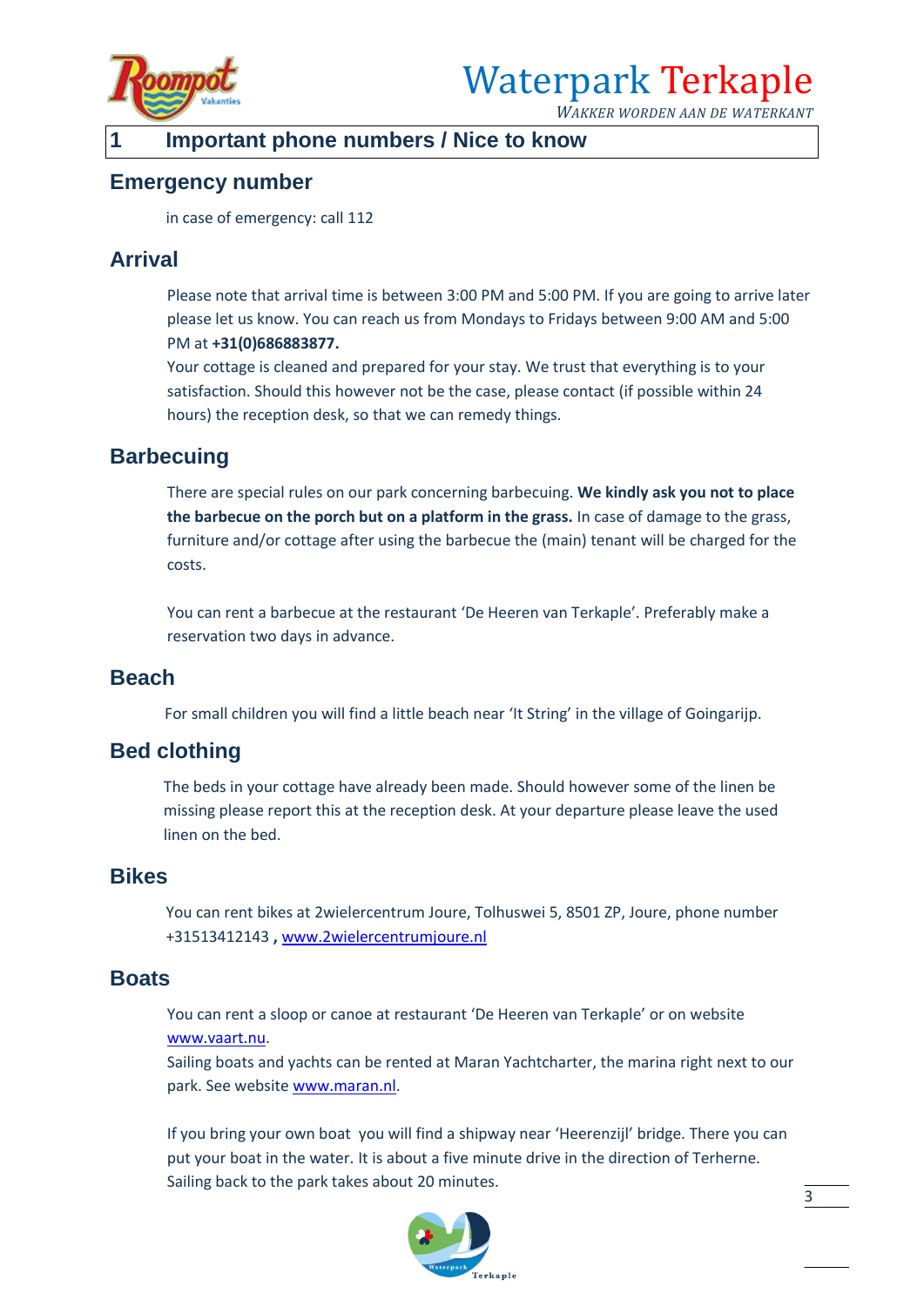

*WAKKER WORDEN AAN DE WATERKANT*

Hydrography's are available at the VVV (TIC) Terherne. See VVV. It is possible to moor the boat in front of your cottage without hindering your neighbours.

# **Church services**

You will find churches in the following villages:

- Broek
- Goingarijp
- Joure
- Terkaple

#### **Dentist**

Dental Clinics Joure, Edisonweg 3, 8501 XG Joure, +31513411711.

# **Doctor(s)**

See GP, dentist and vet

#### **Dogs**

We are an animal friendly park, however your dog may not cause any inconvenience to other guests. Therefore the following rules:

- On the park your dog should be kept on a leash.
- Your dog needs to stay on your grounds and stay away from other cottages.
- Dog poop should be removed, also outside the park.
- You can walk your dog along the pastures opposite the park or on the dike near Terherne. You can therefore park at '**Meer van Lenten**' near the village of Terherne.
- Another area where dogs can run free is called '**de Swettepoel**'. Drive in the direction of Joure. About halfway between Terkaple and Joure turn right to '**Swetterpoelsterdyk'**.

# **Evening opening hours stores**

| Joure        | Friday night till 9:00 PM   |
|--------------|-----------------------------|
| <b>Sneek</b> | Thursday night till 9:00 PM |
| Heerenveen   | Thursday night till 9:00 PM |
| Leeuwarden   | Thursday night till 9:00 PM |

# **Facebook**

Follow us on Facebook (Waterpark Terkaple) and stay informed about the latest news and activities!

# **Garbage**

On the righthand side at the entrance of the park you will find different garbage containers. We differentiate between glass, paper and residual waste. Please put the residual waste in sealed bags and put them in the appropriate container. We appreciate cardboard boxes etc. being made smaller by folding.

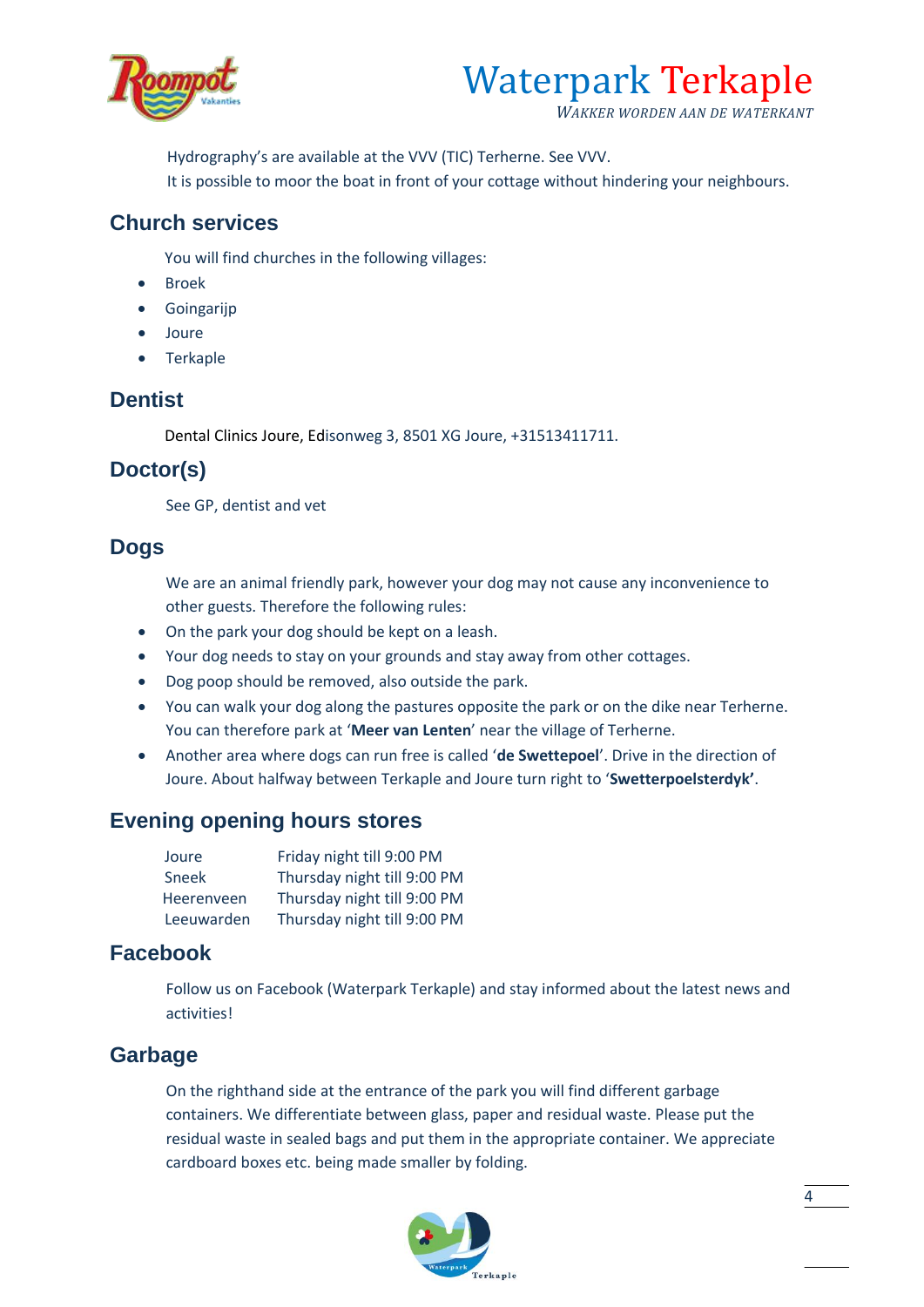

*WAKKER WORDEN AAN DE WATERKANT*

#### Groepspraktijk Skipsleat, de Werf, Sluisdijk 30-4, 8501 BZ Joure. Information: [www.jousterhuisartsen.nl](http://www.jousterhuisartsen.nl/) Phone number +31513418113 Prescriptions +31513414505 EMERGENCY +31513419719

# **Lighting at the park**

For the quietness at the park we have chosen for less streetlights. Every cottage has its own exterior lighting. Should this be not enough you can use your own flashlight.

#### **Mail**

You can drop your mail in a PostNL mailbox. The nearest mailbox is situated in the village of Goingarijp (It Hof 7, 8511 AE Goingarijp). Se[e www.postnl.nl](http://www.postnl.nl/) for more information and other PostNL locations.

#### **Opening hours reception desk**

For the current opening hours please see our website[: www.WaterparkTerkaple.nl](http://www.waterparkterkaple.nl/) or [https://www.Roompot.nl/vakantieparken/Nederland/friesland/waterpark-terkaple](https://www.roompot.nl/vakantieparken/nederland/friesland/waterpark-terkaple)

#### **Parking**

Each cottage has two parking spaces. Other cars and motorbikes should be parked at the general parking area near the reception desk. A trailer for your boat can be parked either at a parking space near the cottage or at the general parking area. Please make sure that the trailer is not in the way.

Please drive slowly on the park and be aware of playing children and dogs on a longer leash.

#### **Pharmacy**

Mediq Apotheek Skipsleat, It Baeken 4, 8502 BX Joure, phone number: +31513414252, Email: [info@skarsterlanapotheken.nl.](mailto:info@skarsterlanapotheken.nl)

Opening hours Mondays to Fridays: 8:30 AM – 12:00 AM and 1:00 PM – 5:30 PM.

#### **Playground**

A playground is situated in the village of Terkaple. You can reach the playground by following the path near cottage T30. See also the ground plan.

#### **Police**

If for some reason you need to call the police call 0900-8844. In case of emergency call 112.

#### **Power failure**

In case of a power failure please contact the reception desk.

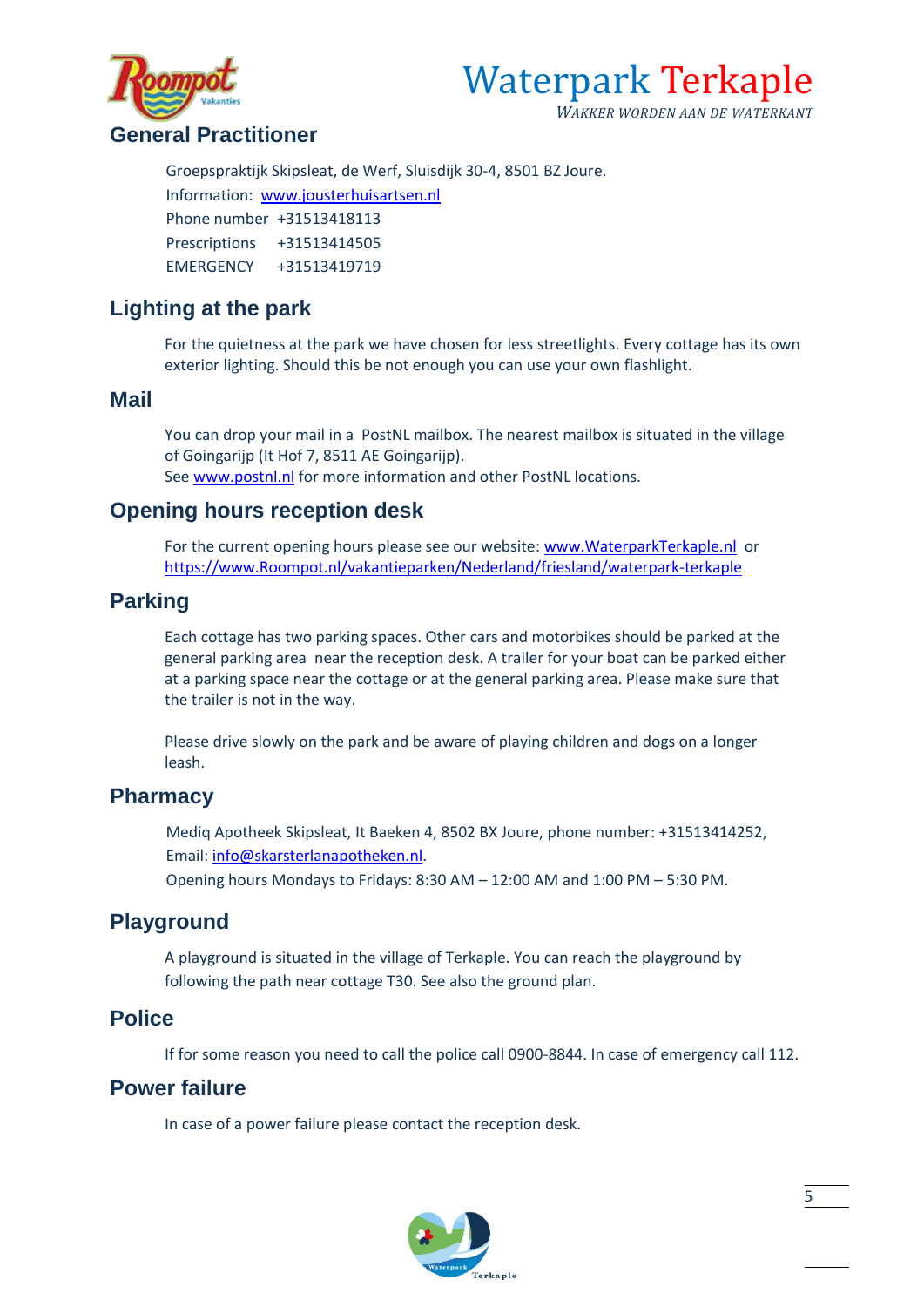



#### **Reception desk**

Outside opening hours please call +31 686 883 877 For opening hours see our website [www.WaterparkTerkaple.nl](http://www.waterparkterkaple.nl/) .

#### **Reservation**

You can also reserve a cottage directly on our website [https://www.WaterparkTerkaple.nl.](https://www.waterparkterkaple.nl/)

#### **Restaurant on the park**

On our park you will find restaurant 'De Heeren van Terkaple'. Se[e www.deHeerenVanTerkaple.nl](http://www.deheerenvanterkaple.nl/) for more information, menu and opening hours. Reservations can be made at [info@deHeerenVanTerkaple.nl](mailto:info@deheerenvanterkaple.nl) or you can call +31 566850138.

#### **Restaurants in the neighbourhood**

- Foodbar Picknickers, Utbuorren 4, 8493 MA Terherne, 0566-689800, [www.picknickers.nl](http://www.picknickers.nl/)
- Eetcafé 't Far Buorren 59, 8493 LD, Terherne, 0566-689476, [www.eetcafehetfar.nl](http://www.eetcafehetfar.nl/) See TripAdvisor and for a possible discount make a reservation at [www.thefork.nl.](http://www.thefork.nl/)

#### **Shed**

Some cottages have a shed. These sheds are in use by the owners and are not available for guests.

#### **Supermarkets**

| 8493 LI, Terherne                     |
|---------------------------------------|
| 8501 AR, Joure                        |
| 8501 CB, Joure                        |
| 8501 MK Joure                         |
| E A Borgerstraat 1-18, 8501 NC, Joure |
|                                       |

#### **Technical problems**

Technical problems can be reported at the reception desk. If it is very urgent (such as problems concerning water, gas or power failure) you can call, outside the openings hours, +31686883877. Someone will contact you a.s.a.p.

#### **Television set**

If the TV set has not been used for a while it may take some time for the TV set to install the new channels.

Turn the TV set on and choose 'Nederland 1'. After about 30-45 minutes all the channels will be installed. Should this not be the case, you can install the channels yourself through the button "Menu". Or you can reset the modem which is installed in the fuse box.

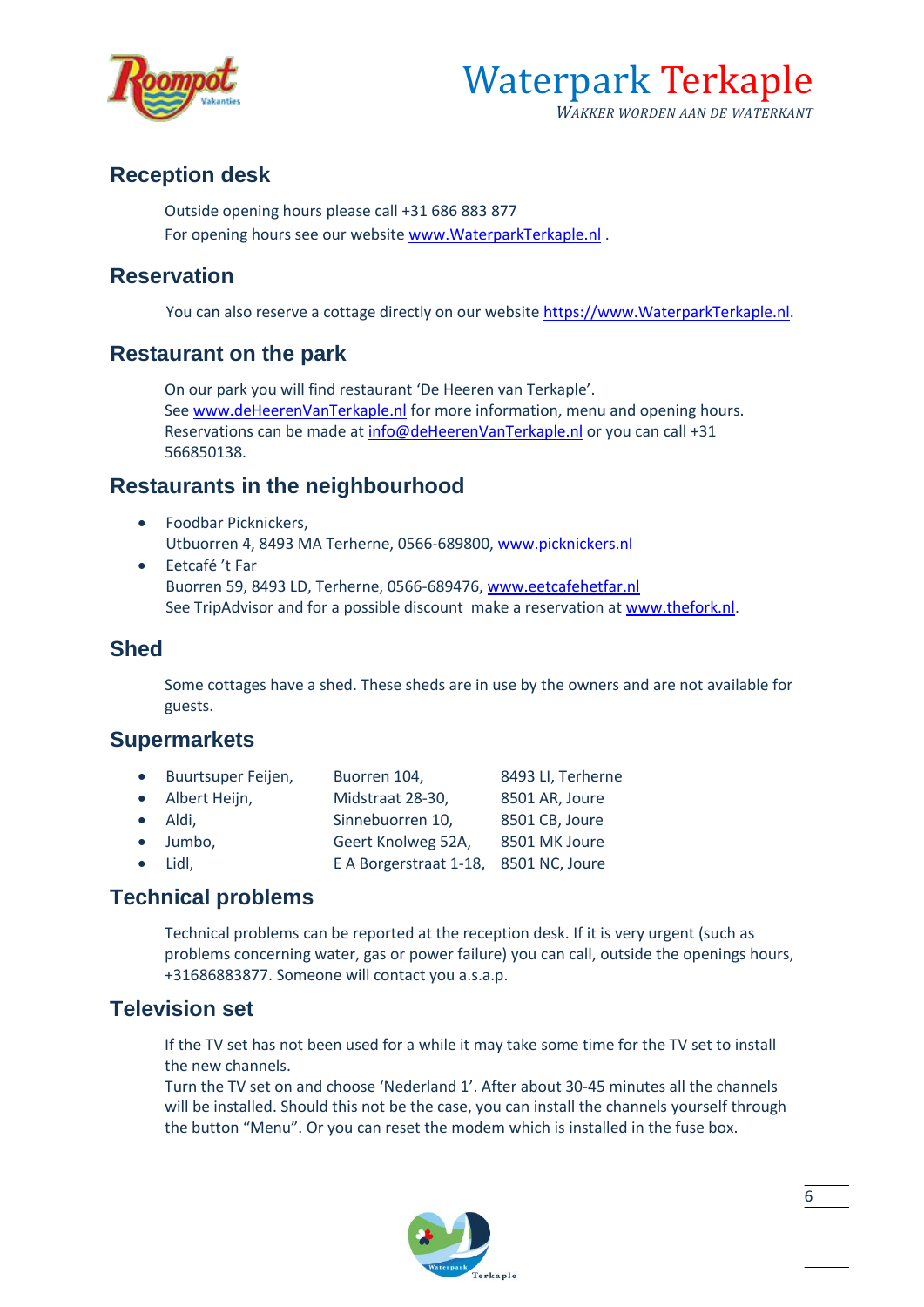



#### **Vetrinarian**

Dierenkliniek Iepenstein Joure, Iepensteinlaan 1, 8501 KJ, Joure [www.dierenartsenjoure.nl.](http://www.dierenartsenjoure.nl/)

#### **Wi-Fi**

| Almost everywhere at the park is Wi-Fi. The Wi-Fi name is:                                         | Waterpark <number></number> |
|----------------------------------------------------------------------------------------------------|-----------------------------|
| The number of the cottage is, for example, T50 or W20.<br>The password is the address of our park: | SkutmakkersPole8            |

Note: It is one word with 2 capitals and 1 digit!!

#### **Departure**

We kindly ask you to leave the cottage before **10:00 AM.** You can leave the keys at the reception desk.

Should you leave outside the opening hours, you can put the keys in the white mailbox which is situated at the rear side of the reception desk under the sign "Receptie".

We kindly ask you:

- to leave the cottage in the same state as you entered it.
- to leave the bedsheets on the beds.
- to put the small inventory in the cupboards.
- to clear the dishwasher.
- to empty and clean the refrigerator.
- to empty the garbage bin and put the garbage bags into the container.
- broom clean the cottage.
- open the curtains and fan grids.
- to put the thermostat on 13 degrees.
- to close all the doors and windows.
- should anything be damaged or lost please mention this at the reception desk. This also counts for damage to the interior or to the cottage.

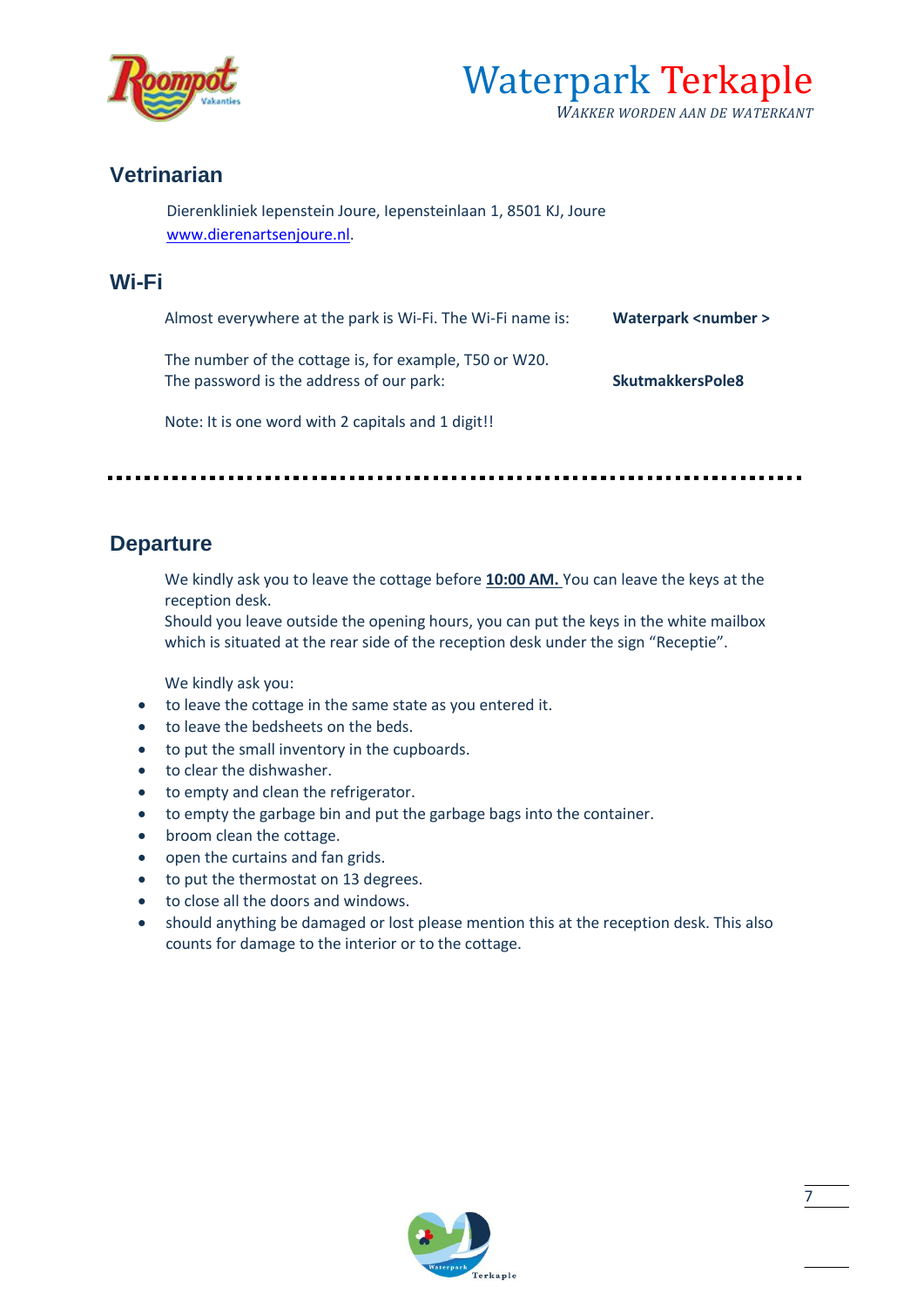

*WAKKER WORDEN AAN DE WATERKANT*

# **2 In the neighbourhood**

#### **Amusement parks**

Adventure Island **Kameleondorp Terherne** Buorren 43 8493 LC Terherne 0566-689910 [www.kameleonterherne.nl](http://www.kameleonterherne.nl/)

Playground and Zoo **Sanjesfertier** Bovenweg 14 9271 VH Zwaagwesteinde [www.sanjesfertier.nl](http://www.sanjesfertier.nl/)

Pancakes farm & other activities **- De Koppenjan** *Public Price Region winner 'Friesland': Best day-out 2017 (cat. Playgrounds in- & outdoor)* Schoterlandseweg 20 8411 Jubbega 0516-462322 [www.dekoppenjan.nl](http://www.dekoppenjan.nl/)

Party Center **'t Haske** (among other: bowling and mini golf) Veleinsweg 20 8501 BA Joure 0513-415281 [www.haske-joure.nl](http://www.haske-joure.nl/)

AquaZoo Leeuwarden De Groene Ster 2 8926 XE Leeuwarden [www.aquazoo.nl](http://www.aquazoo.nl/)

#### **Escaperoom**

Friesland has a lot of escape rooms. For more information: www.EscaperoomsNederland.nl/Provincies/Friesland

#### **Markets**

Every Wednesday afternoon there is a market in Joure (±6 km). Address: Midstraat – West. Every Friday afternoon there is a market in Balk (± 30 km). Address: Haskeplein. Every Thursday afternoon there is a market in Lemmer (± 23 km. Address: Gedempte Gracht

#### **Museum**

Museum Joure, Geelgietersstraat 1-11, 8501 CA Joure, [www.MuseumJoure.nl](http://www.museumjoure.nl/)

# **National Park** '**De Deelen**'

[www.staatsbosbeheer.nl/Natuurgebieden/de-deelen](http://www.staatsbosbeheer.nl/Natuurgebieden/de-deelen)

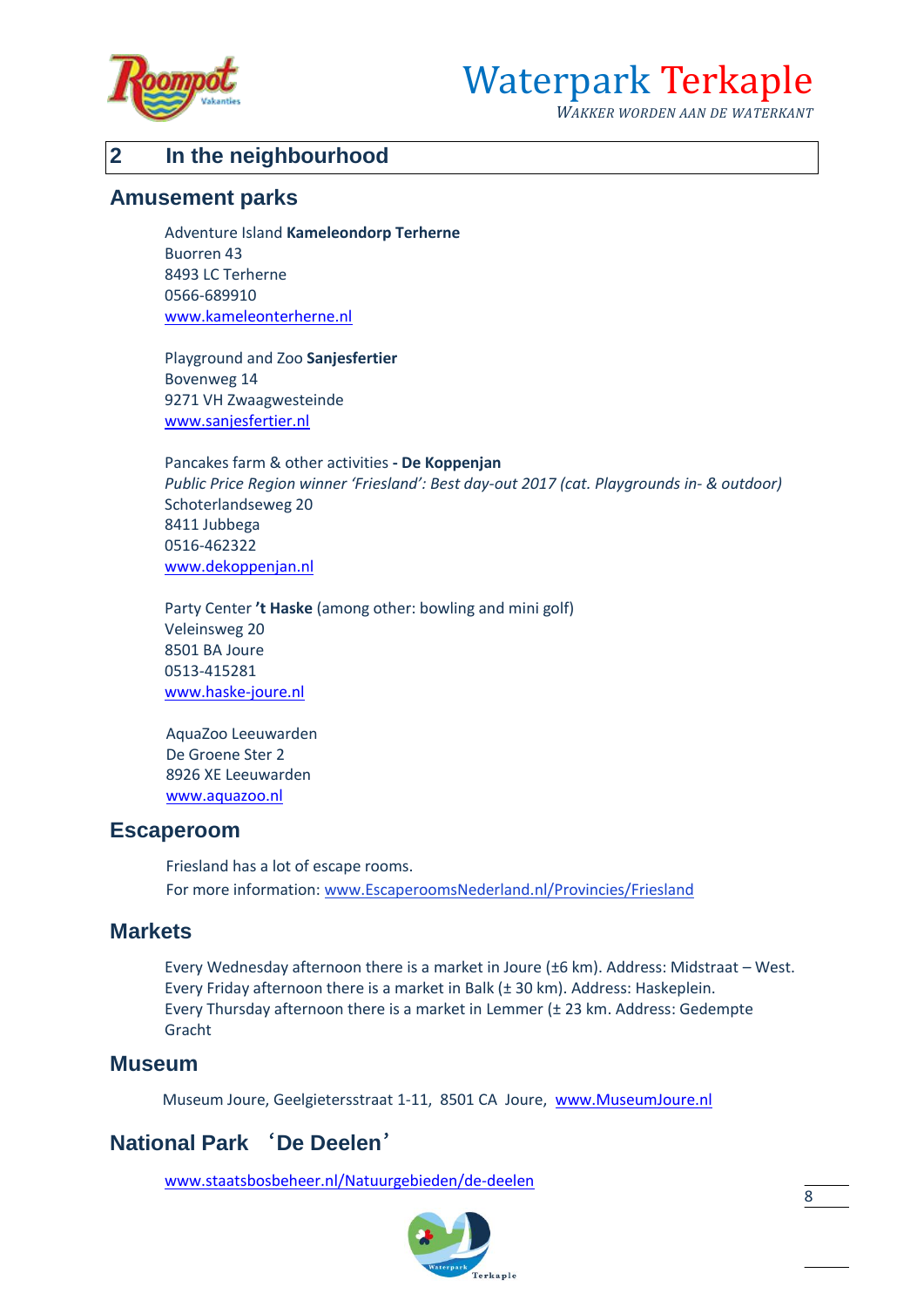

*WAKKER WORDEN AAN DE WATERKANT*



#### **Sauna**

Sauna "De Woudfennen" Woudfennen 10 8503 BA Joure | Friesland 0513-415200 [www.deWoudfennen.nl](http://www.dewoudfennen.nl/)

# **Sporting in the water**

From the park you can sail to various lakes such as the 'Sneekermeer'. You can rent a boat, barge or sub at the restaurant 'De Heeren van Terkaple' or through [www.vaart.nu.](http://www.vaart.nu/)

If you would like to rent a sailing boat, you can do this at the marina next to the park 'Maran Yachtcharter'. For more information: [www.maran.nl.](http://www.maran.nl/)

# **Subtropical swimming pool Swimfun**

Sewei 3 8501 SP Joure 0513-417648 [www.swimfun.nl](http://www.swimfun.nl/)

#### **Tennis**

If you would like to play tennis, ask the reception desk for more information.

# **VVV / Tourist Information Center**

As well in 'Terherne' as in 'Joure' there is a Tourist Information office. They also have water-, bicycles and hiking paths.

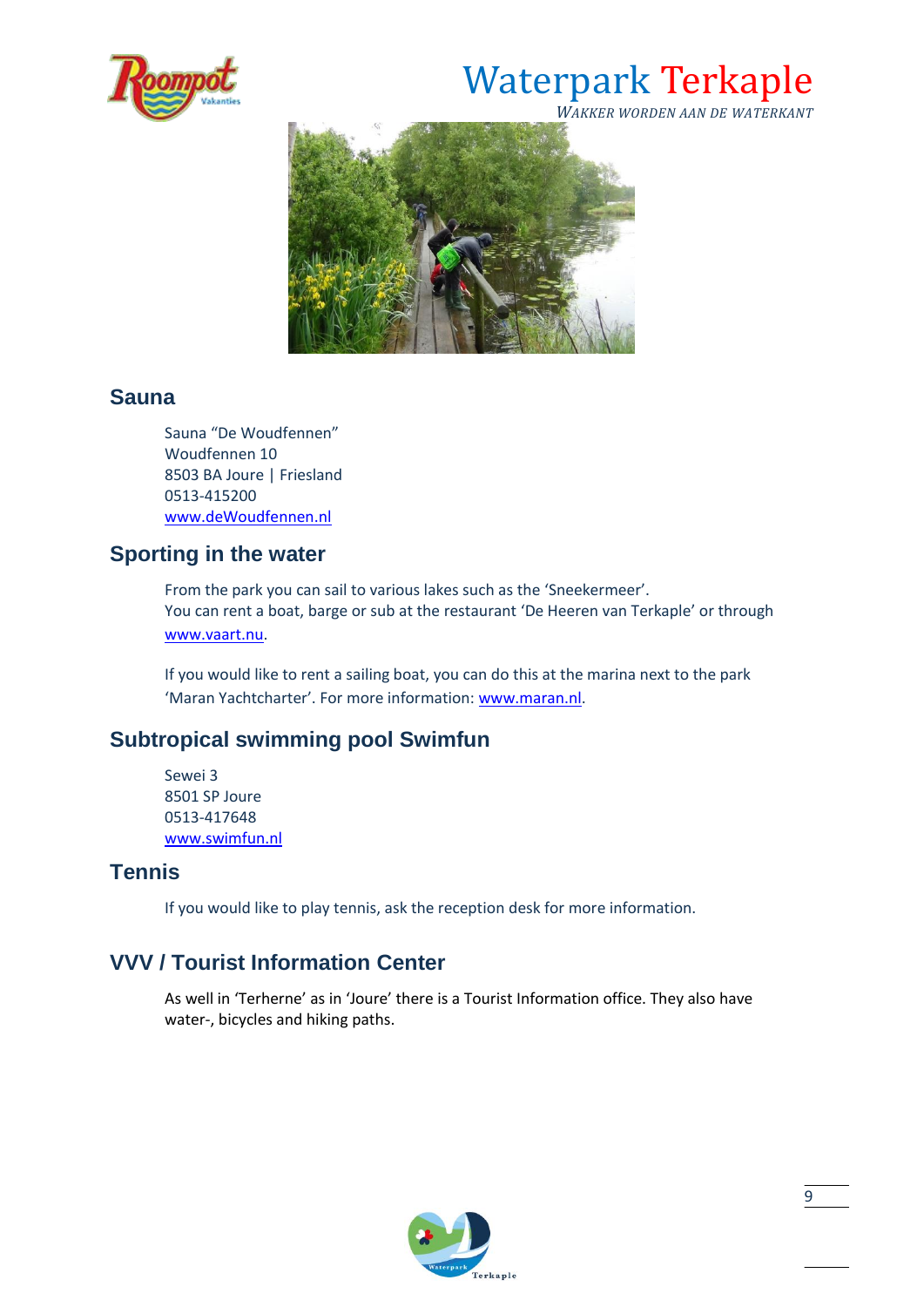



#### **Last of all**

Our park has just started in 2019 and we will do our best to make your stay as pleasant as possible. Should there be something you would like to share with us, an advice / comment / or something extra to be mentioned in this information folder, please let us know.

You can mention it at the reception desk or send an email to : beheer@waterparkterkaple.nl. With your comment we can improve this information folder and the stay of other guests at our park.